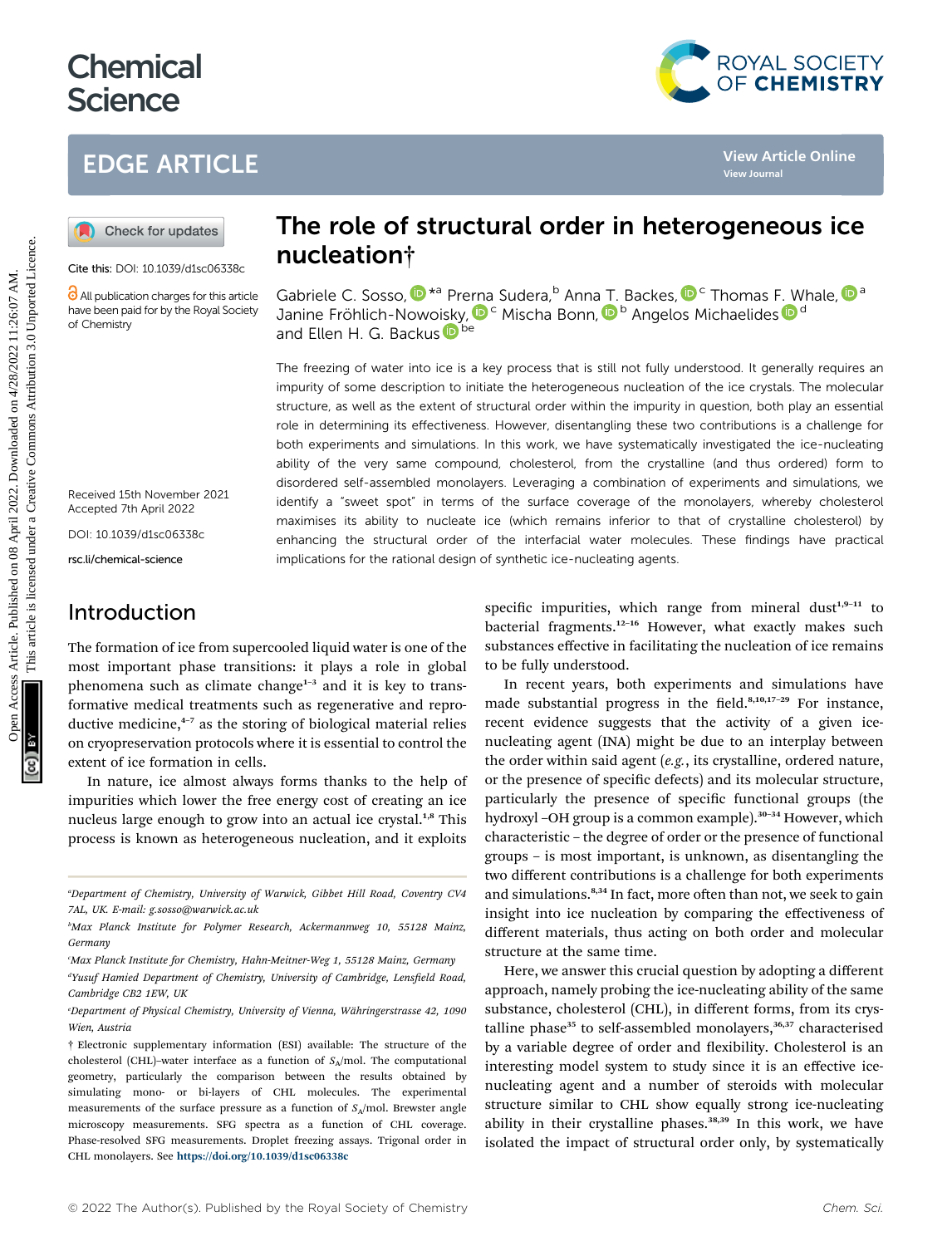investigating the ice-nucleating ability of the very same compound, cholesterol, from the crystalline (and thus ordered) form to disordered self-assembled monolayers, thus focusing in detail on the impact of structural order on heterogeneous ice nucleation without having to compare the ice-nucleating efficiency of different materials.

By bringing together state-of-the-art experimental techniques and atomistic computer simulations, we find that CHL monolayers display a weaker ice-nucleating activity compared to CHL crystals. A systematic investigation of CHL monolayers characterised by different coverages (and thus different degrees of structural order as well as flexibility) reveals that the degree of order of the CHL molecules within the monolayers has a direct impact on the population of pre-critical ice nuclei forming at the CHL–water interfaces. In particular, there exists a specific interval of CHL coverages that maximises the ability of this steroid to order interfacial water molecules in such a way as to facilitate ice nucleation.

This systematic investigation of the impact of order and disorder on the ice-nucleating ability of a biologically relevant compound allows us to unravel the microscopic motivations underpinning its activity and offer valuable practical guidelines toward the rational design of the next generation of INAs. In particular, our results imply that more emphasis should be placed on the supra-molecular aspects of biological INAs as opposed to their molecular structure.

### Methods

#### Droplet freezing assays

Freezing experiments of the CHL monolayer were performed using the high-throughput twin-plate ice nucleation assay (TINA).<sup>40</sup> Droplets of pure water (30  $\mu$ L volume) were pipetted into sterile 384-well plates (Eppendorf, Hamburg, Germany) by a liquid handling station (epMotion ep5073, Eppendorf). Pure water was prepared as described in ref. 40. To obtain monolayers of CHL on top of the pure water droplets,  $1 \mu$ L aliquots of CHL in chloroform at different concentrations were pipetted on top of the pure water droplets using a liquid handling station. The concentration of the chloroform solutions ranged from 0.046 mM to 4.69 mM, corresponding to a surface area ranging from 400  $\rm \AA^2$  mol $^{-1}$  to 4  $\rm \AA^2$  mol $^{-1}$ , respectively, assuming that all cholesterol remains at the water surface and does not diffuse into the bulk. Of each concentration, 96 droplets were measured, and experiments were performed from  $0^{\circ}$ C to  $-30$  °C at a cooling rate of 1 °C min<sup>-1</sup>. The temperature uncertainty was  $\pm 0.2$  °C.<sup>40</sup> As controls, 30 µL droplets of pure water, and 30  $\mu$ L droplets of pure water with 1  $\mu$ L droplets of pure chloroform were measured. From the fraction of total droplets frozen, we have computed the cumulative number of nucleation sites per cholesterol molecule, referred to as  $n_{\text{mol}}$ , which allows us to compare the ice-nucleating ability of the different CHL monolayers with that of CHL crystals. The details of the  $n_{\text{mol}}$  analysis can be found in the ESI.<sup>†</sup> The higher the value of  $n_{\text{mol}}$ , the stronger the ice nucleation activity of the sample (per molecule). Confidence intervals were calculated using Monte Carlo simulations according to ref. 41, based on

the assumption that the number of freezing events in a temperature interval is expected to follow a Poisson distribution. For each experiment, the data was divided into temperature intervals of 0.5 K width. The observed number of events in each temperature interval was taken as the expectation value for the number of events, and 1000 Poisson distributed random numbers were generated for each temperature interval. This effectively gives 1000 independent possible experimental outcomes, which were used to calculate possible  $n_{\text{mol}}$  values. The confidence intervals are the 10th to 90th percentile range of the simulated values. Due to the relatively high number of droplets used in these experiments the confidence interval is relatively narrow. Chemical Science<br>
Sciences Article constrained on the published on the samples are three and to method on the track of the state of the state of the constrained on the track of the state of the state of the state of the s

#### Molecular dynamics simulations

Cholesterol and water molecules were both modelled at the atomistic level *via* the CHARMM36 force field<sup>42,43</sup> and the TIP4P/ Ice<sup>44</sup> model, respectively. This specific combination has been validated on multiple occasions within the recent literature: not only has it been demonstrated to provide an accurate description of supercooled water and ice at the interface with biological material,<sup>45-47</sup> but we have also explicitly verified its reliability for water and ice in contact with cholesterol.<sup>33</sup>

The GROMACS package (version  $5.1.4$ )<sup>42,48</sup> has been used to perform molecular dynamics (MD) simulations within a variety of ensembles, including the N $\gamma T$  ensemble (with constant surface tension  $\gamma$ <sup>49</sup> so as to take into account different CHL<br>coverage (i.e. different values of surface area per molecule, S. coverages (*i.e.*, different values of surface area per molecule,  $S_A/$ mol). A leap-frog algorithm<sup>50</sup> has been used to integrate Newton's equations of motion with a time step of 2 fs. A twin



Fig. 1 Cholesterol crystals are much more active ice-nucleating agents than cholesterol monolayers. Cumulative number of nucleation sites ( $n_{\text{mol}}$ ) as a function of temperature, measured via droplet fraction frozen experiments for CHL monohydrate crystals (crystal, from ref. 33) as well as for self-assembled CHL monolayers characterised by different values of surface area per molecule,  $S_A$ /mol. The volume of the water droplets in contact with CHL crystals and monolayers is  $1 \mu$ L and 30  $\mu$ L, respectively. The uncertainty, in terms of temperature, associated with the data for CHL crystals and monolayers is  $\pm 0.4$  and 0.2 K, respectively.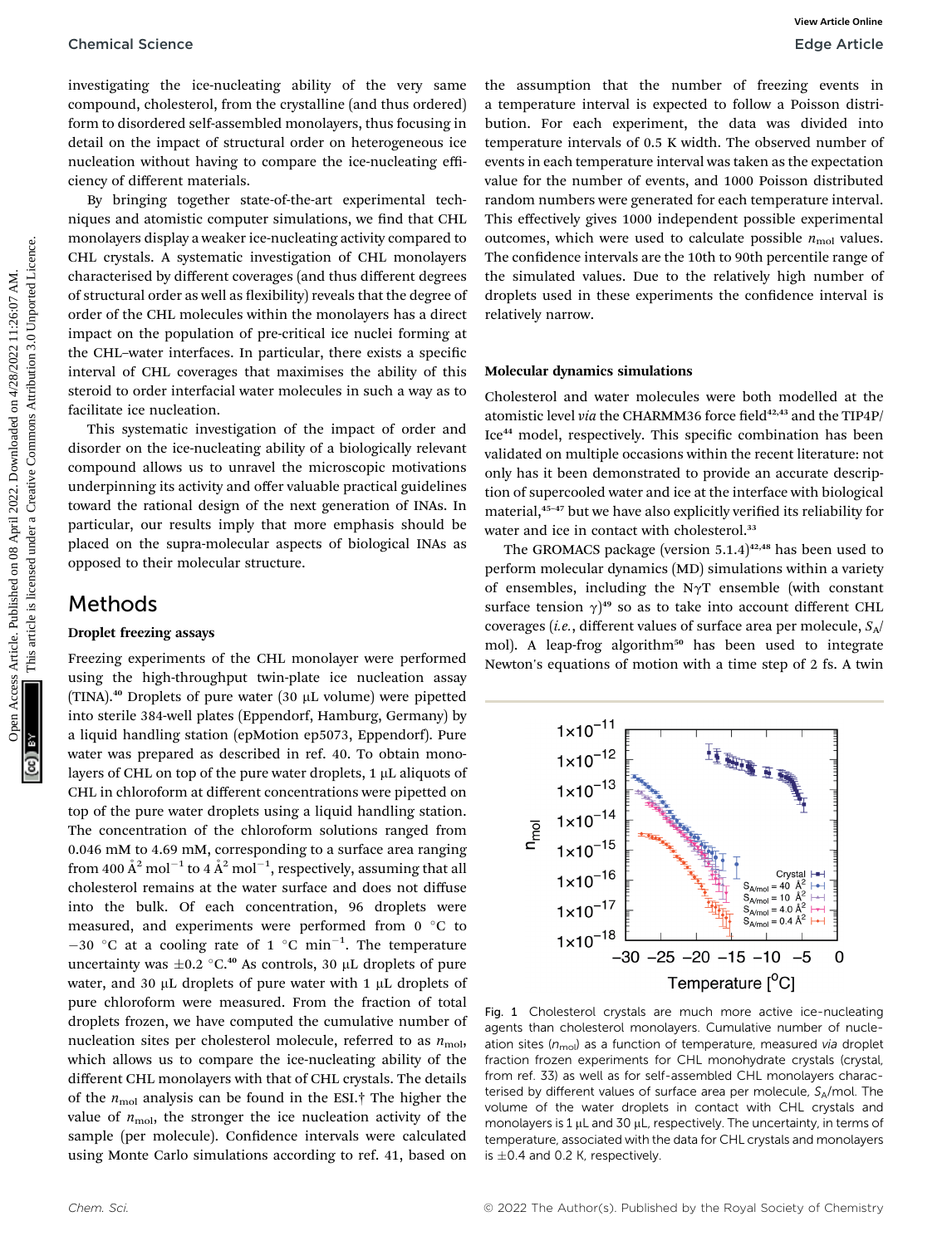

Fig. 2 The structure of cholesterol monolayers dramatically changes as a function of surface pressure. (a) A representative snapshot of a molecular dynamics simulation used to model self-assembled cholesterol monolayers in contact with water: the hydrophilic heads of the cholesterol molecules within two monolayers point toward the water phase. (b) Atomistic model of a cholesterol molecule: the vector connecting the C<sub>25</sub> to the C<sub>3</sub> carbon atoms forms an angle  $\theta$ <sub>z</sub> with the z-axis of the simulation box; carbon, hydrogen, and oxygen atoms are depicted in light blue, white, and red, respectively. (c) Surface pressure (from molecular dynamics simulations, "MD" [blue]) and experimentally measured surface tension ("Exp" [yellow]) as a function of surface area per molecule SA/mol; the region of the plot shaded in light blue highlights the sharp rise in the surface pressure/tension below a critical value of  $S_A/mol$ , beyond which the monolayer collapses. (d) The  $\theta_z$ angle defined in panel (b) (from molecular dynamics simulations [blue]) and the experimentally measured square root of the (integrated)

cutoff of 12  $\AA$  has been used for both electrostatic and van der Waals interactions, where, for the latter, forces have been smoothly switched to zero between 10 and 12  $\AA$ . The Bussi-Donadio-Parrinello thermostat<sup>51</sup> has been used to sample the canonical ensemble, in conjunction with the Berendsen barostat (in a semi-isotropic fashion given the slab geometry) $52$  if performing simulations in the NPT or N $\gamma$ T ensemble. The coupling constants for the thermostat and barostat are 0.5/1.0 (CHL/water) and 4.0 ps, respectively. The LINCS<sup>53</sup> and SETTLE<sup>54</sup> algorithms have been used to constrain the CHL bonds involving hydrogen atoms and to enforce the geometry of water molecules, respectively.

To simulate self-assembled CHL monolayers at the interface with water, we have used the setup depicted in Fig. 2a: the symmetry of the system along its z-axis (parallel to the long edge of the simulation box which has been extended according to the guidelines of ref. 55) is such that it eliminates spurious electrostatic effects due to the intrinsic dipole moment of CHL molecules. 2D periodic boundaries conditions have been employed to deal with this slab-like computational setup, in conjunction with the Bostick and Berkowitz Ewald summation scheme.<sup>55</sup>

The  $(xy)$  in-plane dimensions of the simulation box along the compression protocol ranged from 67 ( $S_A$ /mol  $\sim$  70 Å<sup>2</sup>) to 44 Å  $(S_A/mol \sim 30 \text{ Å}^2)$ . The z-dimension of the simulation box was set to 200 Å, roughly three times the extent of the CHL/water system along the z direction, thus allowing for a substantial vacuum region as suggested by the protocol detailed in ref. 55. The water layer consisted of 4752 water molecules, which resulted in a minimum thickness (at  $S_A/\text{mol} \sim 70 \text{ Å}^2$ ) of roughly 40 Å. We note that even at the lowest value of  $S_A$ /mol we have simulated, the in-plane dimensions of the simulation box are significantly larger than (twice) the extent of the pre-critical ice nuclei we have observed,<sup>56</sup> which can exceptionally span up to 16  $\AA$  in any given direction.

We have also considered a setup involving a single layer of CHL molecules, a situation that might be problematic because of spurious effects related to nonphysical electric fields within the simulation box.<sup>57</sup>–<sup>60</sup> However, as discussed in detail in the ESI,† the results are perfectly consistent with the setup featuring two layers of CHL molecules in contact with the upper and lower part of the water slab – the thickness of which is enough to guarantee bulk-like structural properties of water within the middle of it.

Different coverages of CHL self-assembled monolayers were achieved as follows: 64 CHL molecules were randomly positioned at a distance of  $3 \text{ Å}$  from a water slab equilibrated within the NPT ensemble at ambient temperature and pressure. The minimum distance between the CHL molecules in the xy-plane was 5 Å. A series of N $\gamma$ T simulations enforcing different values

intensity of the sum-frequency generation spectroscopy signal corresponding to the C–H stretch region [yellow] (see the ESI† for further details); the same shaded region defined in panel (c) highlights the abrupt ordering of the cholesterol molecules within the monolayer in a specific interval of  $S_A$ /mol.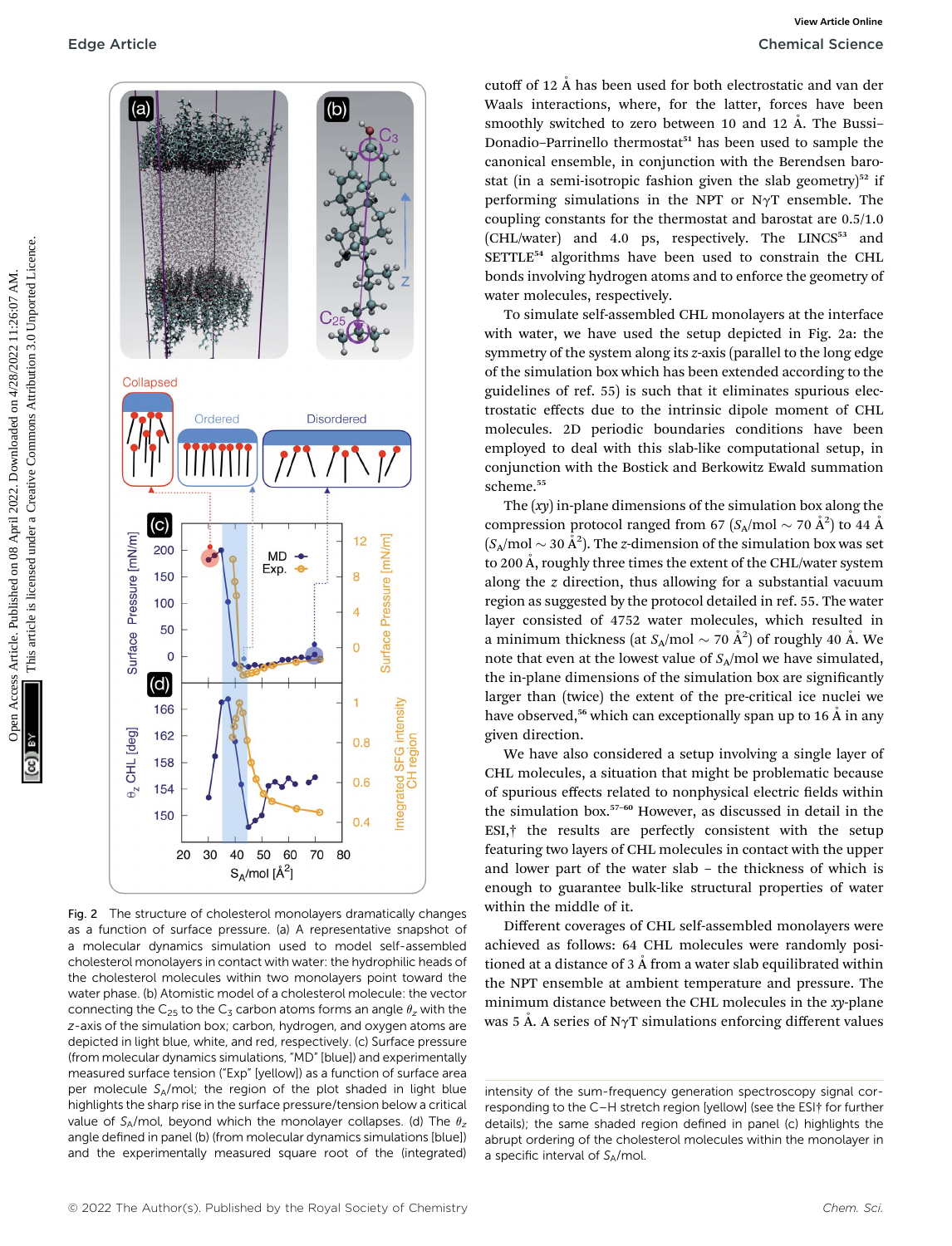of  $\gamma$  were then performed to gradually increase the  $S_A/mol$  – we are thus computing surface pressure vs. area isotherms via a compression protocol. Each of these simulations lasted a minimum of 50 ns, which we have verified is sufficiently long to converge the structural properties of the system at room temperature. We note that when performing  $N\gamma T$  simulations with GROMACS, the z-component of the pressure and the surface tension are coupled *via* a pressure bath that can only be implemented via a Berendsen barostat.

A quantity of special interest when dealing with selfassembled monolayers at aqueous interfaces is the surface pressure, which in this case can be obtained as:

$$
\pi = \gamma_{\text{water-vacuum}} - 2\gamma_{\text{water-CHL-vacuum}}, \tag{1}
$$

where  $\gamma_{\text{water-vacuum}}$  is the surface tension of pure water and  $\gamma_{\text{water-CHL-vacuum}}$  is the surface tension of the CHL-coated water– vacuum interface. The factor two is needed to take into account the fact that we have two water–CHL–vacuum interfaces within our simulation setup.  $\gamma_{\text{water-vacuum}}$  has been calculated for the TIP4P/Ice water model at ambient pressure and temperature in ref. 61 ( $\gamma_{\text{water-vacuum}} = 80.1 \text{ mN m}^{-1}$ ), while  $\gamma_{\text{water-CHL-vacuum}}$  can be written as:

$$
\gamma_{\text{water-CHL-vacuum}} = L_z \bigg[ P_{zz} - \bigg( \frac{P_{xx} + P_{yy}}{2} \bigg) \bigg], \tag{2}
$$

where  $L_z$  and  $P_{\alpha\alpha}$  correspond to the length of the simulation box along the z-axis and the diagonal component of the pressure tensor along the  $\alpha$  coordinate.

NVT simulations were performed at selected values of  $S_A$ /mol in order to eliminate the effect of pressure fluctuations: after 50 ns of equilibration, each configuration has been quenched from 300 to 230 K in 50 ns following a linear quenching protocol. These configurations have finally been used as the starting point for the long ( $\approx$  1.4  $\mu$ s) production runs used to obtain the results reported in this work to study the formation of ice nuclei. We note that we validated this quenching protocol in ref. 33, where we also pinpointed 230 K as the ideal supercooling (S  $T_{\rm M} - T = 40$  K) to investigate icy water for the TIP4P/Ice water model (the melting temperature  $T_{\rm m}$  of TIP4P/Ice is 270  $\pm$  3 K).<sup>62</sup>

Molecules belonging to ice nuclei have been identified thanks to a clustering algorithm based on the local order parameter introduced by Wang et al.,<sup>63</sup> which in turn leverages the so-called Steinhardt order parameters.<sup>64</sup> We have recently reviewed the full procedure, based on the open-source PLUMED software<sup>65</sup> in ref. 66: a specific example including the relevant input files can be found in a dedicated entry of the so-called PLUMED "NEST". 67

#### Sum frequency generation spectroscopy

SFG setup. The SFG experiments were performed using a Ti– sapphire regenerative amplifier setup (Spitfire Pro, Spectra-Physics) generating 800 nm pulses with a repetition rate of 1 kHz and a duration of  $\sim$ 40 fs. Part of the output was used to generate broadband infrared pulses in an optical parametric amplifier (TOPAS-C, Light Conversion) with subsequent difference frequency generation. The IR pulse energy at the sample

was approximately  $3 \mu$ J. The other part of the laser output was spectrally narrowed to 15  $cm^{-1}$  using a Fabry–Perot etalon. The resulting 800 nm beam had a pulse energy of 20  $\mu$ J. All sample spectra were collected in SSP (SFG-visible-IR) polarization with incident angles of  $34^\circ$  and  $36^\circ$  for the visible and IR beam, respectively. To reduce heating effects from the laser, the trough containing the CHL monolayer on water was continuously rotated (see ref. 68). To prevent oxidation during the experiment, the sample area was purged with nitrogen. The sample SFG spectra were divided by an SFG spectrum from z-quartz to account for the IR laser pulse spectral content. All spectra were acquired for 10 minutes.

Sample preparation. For the SFG experiments, CHL (Sigma Aldrich) was dissolved in chloroform to a concentration of 0.64 mM; all solutions were prepared in a glove box to avoid sample oxidation. To form a monolayer on water, a well-defined number of drops were deposited onto the water surface to get a specific surface coverage (calculated using the trough surface area and the number of molecules in a drop, assuming cholesterol does not diffuse into bulk water), using a microliter syringe (from Hamilton) with a droplet size of  $0.5 \mu L$ . The surface pressure was monitored throughout the experiment using a Kibron surface tensiometer. The CHL layer was monitored via Brewster angle microscopy as well (further details can be found in the ESI†). Chemical Science<br>
of  $\gamma$  were then reproduced on produced one are not are the intermediation and the temperature of a space with the second on the second one are the second under the second one are the second under the s

### Results

#### Comparing the ice-nucleating ability of crystals and monolayers

Droplet freezing assays provide a quantitative indication of the ice-nucleating ability of different substances. We have employed a site-specific, or singular interpretation of our ice nucleation data to facilitate background subtraction and comparison between measurements on crystalline cholesterol and the cholesterol monolayers. Details of this analysis are provided in the ESI.† In Fig. 1, we report the cumulative number of ice nucleation sites  $(n_{\text{mol}})$ , see the Methods section) for CHL crystals<sup>33</sup> and for self-assembled CHL monolayers characterised by different values of  $S_A$ /mol. It is evident that the same compound shows a much stronger ice-nucleating ability in its crystalline phase, while in the form of a self-assembled monolayer, its potency is greatly reduced.

In addition, the ice-nucleating activity of CHL crystals shows a two-step trend (see Fig. 1) which is far less pronounced in the case of CHL monolayers. We note that the cumulative number of ice-nucleating sites reported for both biological icenucleating agents such as Snowmax<sup>69</sup> and inorganic icenucleating agents such as the mineral feldspar<sup>70</sup> often span a similar range of temperature compared to crystalline CHL, with a sharp increase at the onset of nucleation followed by a plateauing at stronger supercooling. This two-step trend is likely caused by different nucleation sites on the surface of CHL crystals, specifically on the (001) hydroxylated surface and potentially active at different degrees of supercooling (as discussed in detail in ref. 33). In the case of CHL monolayers, however, within a certain range of  $S_A$ /mol (as discussed in the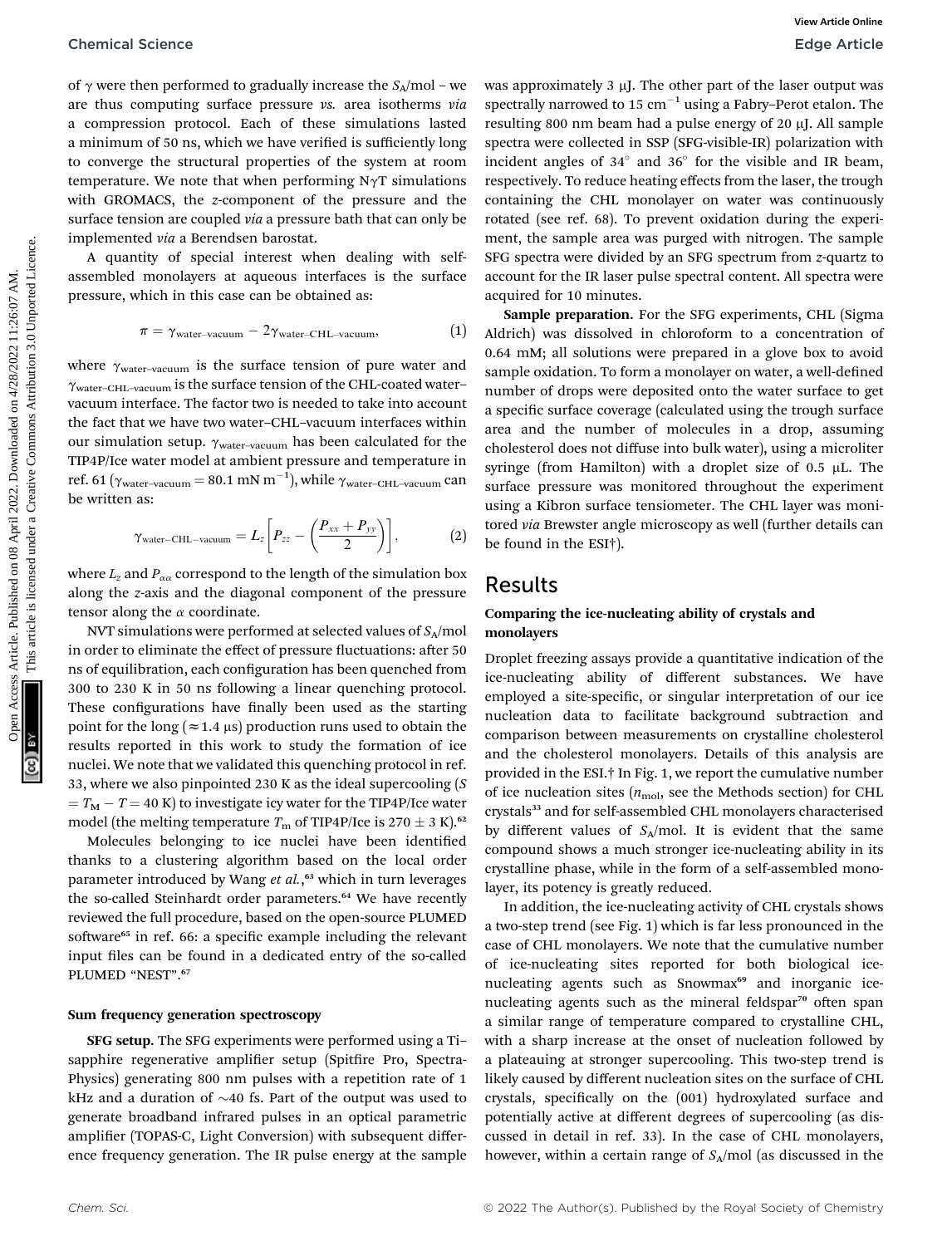next section) the CHL–water interface can be considered as largely homogeneous – *i.e.*, there are no defects to be found, as opposed to most crystalline surfaces. Identifying the exact morphology of ice-nucleating sites on crystalline substrates is beyond the capabilities of existing instrumentation (see e.g. ref. 34). However, based on our previous results<sup>33</sup> and the topology of the crystalline surface, $71$  we argue that the different nucleation sites on cholesterol crystals are probably due to steps or similar surface defects. As such, these results suggest that, for certain surface coverages at least, self-assembled monolayers offer a single, well-defined substrate for ice to nucleate upon – in stark contrast with the diverse variety of nucleation sites typically observed in the case of crystalline INAs.<sup>10,72,73</sup>

It is also clear that the ice-nucleating activity of CHL monolayers depends on their coverage, which in turn is inversely proportional to their  $S_A$ /mol. As illustrated in Fig. 1, at very high coverages (*e.g*., 0.4  $\rm \AA^2$  mol $^{-1})$  the ice-nucleating ability of CHL monolayers is basically negligible: this regime corresponds to a situation where CHL monolayers "collapse"<sup>74</sup> (as confirmed by the MD simulations reported in the next section, see Fig. 2). In contrast, at the lower coverage of  $S_A/mol = 4 \text{ Å}^2$  $\mathrm{mol}^{-1},$  the activity of CHL monolayers is increased, and indeed we observe similar ice-nucleating activity for  $S_A/mol = 10$  and 40  $\AA^2$  mol $^{-1}$ . However, for values of  $S_A/\text{mol}$  greater than 10  $\AA^2$  $\mathrm{mol}^{-1},$  the ice-nucleating activity of CHL monolayers could not be distinguished from that of the background, despite the fact that their ice nucleating activity in terms of  $n_{\text{mol}}$  is stronger than what we observe for  $S_A/\text{mol} = 4 \text{ Å}^2 \text{ mol}^{-1}$ . This apparent contradiction is clarified in the ESI (Fig.  $S7\dagger$ ). It is important to note that entirely eliminating the effect of the background (in this case, chloroform, see the Methods section) is extremely challenging with droplet freezing assays,<sup>75,76</sup> particularly when dealing with compounds displaying relatively weak icenucleating activity such as that of CHL monolayers.

Thus, in order to probe whether there exists a "sweet spot" in terms of the ice-nucleating activity of CHL monolayers, within the range of  $S_A$ /mol that are basically inaccessible by means of droplet freezing experiments (*i.e.*  $S_A$ /mol greater or equal than 10  $\AA^2$  mol<sup>-1</sup>), we have brought together MD simulations and SFG experiments. As discussed in the next sections, such a sweet spot does exist, and it originates from the changes in the microscopic structure of the monolayers at different coverages.

#### The structural order of cholesterol monolayers depends strongly on coverage

Having established that the ice-nucleating ability of CHL monolayers is not only inferior to that of CHL crystals, but also depends on  $S_A$ /mol, we focus on the degree of order within the CHL monolayers as a function of surface pressure. To this end, we employ both MD simulations and sum-frequency generation (SFG) spectroscopy.

We start by investigating the surface pressure of the CHL monolayers–water system as a function of  $S_A$ /mol. The computational setup is depicted in Fig. 2a and involves two CHL monolayers in contact with a slab of water (see the Methods section). The MD result is compared in Fig. 2c with the surface

pressure we have measured experimentally, according to the protocol described in the ESI.† While the relatively small size of our simulation boxes, especially in the low- $S_A$ /mol regime, leads to a substantial overestimation of the absolute values of the surface pressure, the qualitative features of the isotherm are in excellent agreement with the experimental data (which in turn are consistent with previous results, see, e.g., ref. 74). In particular, both experiments and simulations pinpoint  $\sim$ 40  $\AA$ <sup>2</sup> mol<sup>-1</sup> as a critical value of  $S_A$ /mol below which the surface pressure increases sharply: this particular value of  $S_A$ /mol (also known as the "lift off area") has been reported in several previous experimental works<sup>36,37,77,78</sup> and is due to the monolayer becoming increasingly compact until it collapses. In particular, Rapaport *et al.*<sup>74</sup> have observed, at 36  $\AA$ <sup>2</sup> mol<sup>-1</sup>, the formation of a film composed of a trilayer, with a rough upper surface, a smooth, highly crystalline bilayer in the middle, and a more disordered monolayer in contact with the water phase. However, the finite number of CHL molecules in MD simulations only form a disordered monolayer (see Fig. S8 in the ESI†), which could explain the mismatch in the absolute values of the simulated surface pressure when compared with the experimental results (albeit previous measurements reported values of surface pressure in the 0–50 mN  $m^{-1}$  range even upon the collapse). Edge Article Correction: The considered as pressure we have measured upper) in the transmission of the common and the same of the common and the same of the common and the same of the common and the common and the common

Importantly, the range of  $S_A$ /mol reported in Fig. 2c and d corresponds to coverages that yield very similar ice-nucleating activity, if measured via the droplet freezing assay discussed in the previous section. We also note that for high values of  $S_A$ /mol (i.e., lower surface coverage), both experiments and simulations identify negative values of surface pressure. This could be interpreted, in principle, as an indication of metastability  $(i.e.,$ CHL molecules are to some extent repelled by the interface) that has been previously reported in the case of low coverages of lipids, polymers and proteins<sup>79-81</sup> – but never in the case of CHL.36,37,77,78 However, as in some conditions, we have observed the same effect experimentally even in the absence of CHL (as discussed in the ESI†), we conclude that the negative pressure might also be interpreted as an effect of finite size effects and surface tension mismatch in the simulations – and evaporation in the experimental case.

In order to identify potential structural changes within the CHL monolayers, it is useful to define a molecular axis for CHL molecules. As illustrated in Fig. 2b, this is defined as the vector connecting the  $C_{25}$  and  $C_3$  carbon atoms. This choice is not unique, but we have verified that different definitions of molecular axis do not significantly impact our results. Then, we define  $\theta_z$  as the angle between the C<sub>25</sub>–C<sub>3</sub> CHL molecular axis and the zaxis of the simulation box  $(i.e.,$  perpendicular to the CHL/water interfaces illustrated in Fig. 2a). As illustrated in Fig. 2d, the  $S_A$ /mol region corresponding to rather compact monolayers  $(S_A)$  $mol = 35-45 \text{ Å}^2$ , see the shaded area in Fig. 2c and d) has a much higher degree of structural order compared to high values of  $S_A/$ mol. This is demonstrated by the high average value of the  $\theta_z$ angle, which indicates that in this "optimal" interval of  $S_A/mol$ , the molecular axes of CHL molecules are on average perpendicular to the CHL–water interface. Interestingly, we note that the surface of interest for CHL crystals in the context of ice nucleation (which we have identified in ref. 33) is characterised by  $S_A$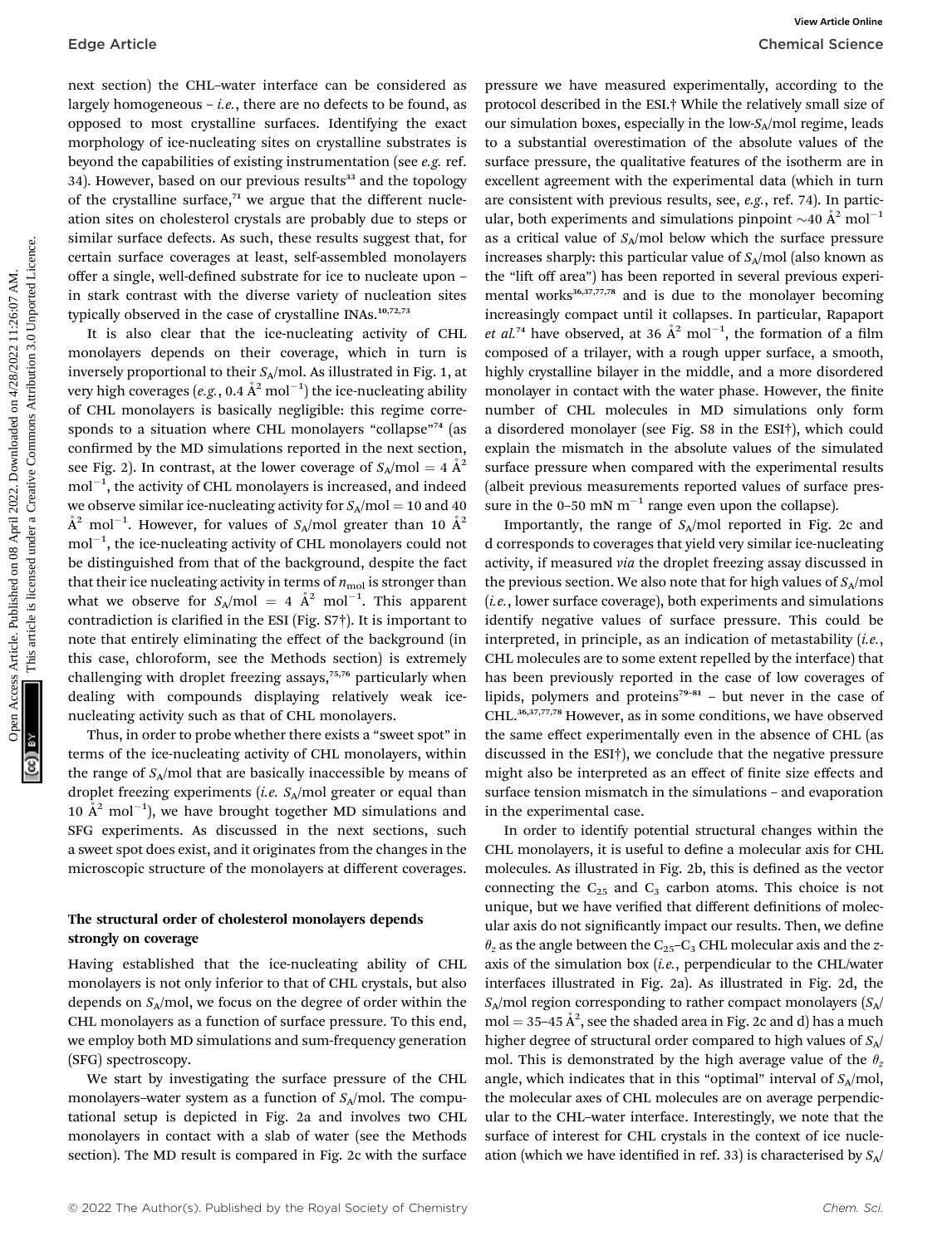$mol = 38.44 \text{ Å}^2 \text{ mol}^{-1}$ , thus suggesting that indeed the  $S_A/mol =$ 35–45  $A^2$  range might correspond to the most efficient packing density for CHL molecules. In fact, in this interval of  $S_A$ /mol, it has been reported<sup>74,82</sup> that CHL molecules are arranged in a monolayer characterised by trigonal symmetry. This monolayer is either very compact (as we approach the lift-off area) or characterised by relatively ordered domains that fail to cover the entire CHL–water interface. Our simulations are consistent with these features, as illustrated in Fig. S8 of the ESI,† where we discuss the morphology of the simulated CHL monolayers as a function of  $S_A$ /mol in greater detail.

We note that, despite the fact that the surface density of the CHL monolayers at the "sweet spot" and that of CHL crystals is very similar, CHL monolayers are still not quite as ordered as a crystalline surface. As reported in Fig. S8 in the ESI,† the extent of trigonal order within the monolayers, even at the "sweet spot", is limited to short/medium range. In addition, the monolayers are not as flat as a pristine CHL surface, and CHL molecules in monolayers can and will diffuse in-plane – as opposed to the crystal where their in-plane position is constrained by the crystalline structure. We note that the lack of long-range order, as well as the in-plane mobility of CHL molecules within the monolayers, give rise to an entirely different morphology from that of the crystal, for which surface defects, such as kinks, are likely responsible for the variety of nucleation sites, as can be inferred from the results reported in Fig. 1 for CHL crystals. Thus, the ice nucleating activity of CHL monolayers is, even at the "sweet spot", far inferior to that observed for CHL crystals.

Our MD results are further supported by SFG spectroscopy measurements. The SFG spectra in the CH/OH stretch vibrational region, corresponding to different CHL coverages, can be found in the ESI† and show the most intense bands around 2850–2870  $\text{cm}^{-1}$  and around 2950  $\text{cm}^{-1}$ . In line with ref. 83, these bands are most likely dominated by symmetric and asymmetric stretch vibration of the  $-CH<sub>3</sub>$  groups in the tail at the  $C_{25}$  side of the molecule (see Fig. 2b). As in SSP polarization the projection of the dipoles on the z-axis are measured, both the asymmetric and symmetric  $-CH_3$  stretch mode will increase upon collective alignment.<sup>84</sup> In Fig. 2d, the SFG signal integrated within the spectral region corresponding to the –CH orientation has been plotted. The increase of the integrated intensity, in line with the MD results, also suggests collective alignment of the CHL molecules within the monolayer. Further details about the structure of the CHL monolayers and the structure of the CHL–water interfaces (including density profiles and electric field distributions) can be found in the ESI,† together with SFG spectra corresponding to different CHL coverages. At this stage, the key question is whether the structure of the CHL monolayers, particularly the degree of order, has a direct impact on the nucleation of ice – a possibility we will investigate in the next section.

#### Microscopic insight into the formation of ice nuclei

We have seen in the previous section that the degree of order within CHL monolayers changes dramatically according to their

surface area per molecule. Crucially, our MD simulations reveal that these structural changes in the CHL monolayers translate into different propensities for (pre-critical) ice nuclei to form at the CHL–water interface, as illustrated in Fig. 3. In particular, we report in Fig. 3a the probability density  $P(COM<sub>z</sub>)$  of the zcoordinate of the centre of mass of the largest ice nucleus found in each configuration generated employing long  $(0.5 \mu s)$  MD simulations. The positions of the peaks corresponding to the increase in the nuclei population at the CHL–water interface have been aligned to zero. The distributions have also been normalised so that the baseline corresponding to the population of nuclei within the bulk of the water slab is equal to one. It is evident that, in the case of CHL crystals, there is a very strong tendency for the ice nuclei to form at the CHL–water interface (light blue shaded region in Fig. 3a) compared to the rest of the water slab. In fact, the  $P(COM_z - Max)$  in the interfacial region is about ten times higher than everywhere else. The situation is different for CHL monolayers, where this tendency for the nuclei to favour the CHL–water interfacial region strongly depends on the  $S_A$ /mol. For very low values of  $S_A$ /mol  $(30 \text{ Å}^2 \text{ in Fig. 3a})$  corresponding to very disordered monolayers beyond the collapse threshold, there is no apparent preference for the ice nuclei to form at the CHL–water interface. However, in the highly-ordered region  $(S_A/mol = 40 \text{ Å}^2 \text{ in Fig. 3a})$ , there is a significant propensity for the ice nuclei to form at the CHLwater interface, albeit to a much lesser extent than on the CHL crystal. Interestingly, as we move toward larger values of  $S_A$ /mol  $(60 \text{ Å}^2 \text{ in Fig. 3a})$  corresponding to rather sparse and disordered monolayers, the difference in terms of  $P(COM_z - Max)$  between the interfacial region and the bulk of the water slabs decreases once more. Chemical Science<br>
One Action and the subset of the search of the search of the search of the search of the search of the search of the search of the search of the search of the search of the search of the search of the se

These results indicate that in this case, the analysis of the population of pre-critical nuclei<sup>85</sup> is predictive of the icenucleating ability of the different systems under consideration. In fact, according to our experimental data (see Fig. 1), CHL crystals are more active as ice-nucleating agents than CHL monolayers, and this difference is clearly consistent with the data reported in Fig. 3a. While frozen droplet assays cannot assess the relative potency of the different CHL monolayers, due to their limited potency, our MD simulations allow us to pinpoint a specific range of  $S_A$ /mol where CHL monolayers are most active. This "sweet spot" is at  $S_A/\text{mol} = \sim 40 \text{ Å}^2$ , which lies in between the low-coverage (high  $S_A/mol$ ) and collapsed (low  $S_A$ /mol) regions, thus highlighting the correlation between the degree of order within the monolayers and their ice-nucleating activity.

Interestingly, when we examine the nature of the pre-critical nuclei at the level of supercooling considered in our MD simulations, there is a coexistence of cubic and hexagonal ice nuclei (a potential indication of the formation of stacking disordered ice<sup>86-88</sup>). As depicted in Fig. 3b and c, doublediamond cages (DDCs) and hexagonal cages (HCs), the building blocks of cubic and hexagonal ice respectively (see, e.g., ref. 89 for further details) can both form at the CHL–water interface, aided by the formation of hydrogen bonds between water and the hydrophilic heads of CHL molecules. In particular, the –OH groups of CHL (purple spheres in Fig. 3b and c)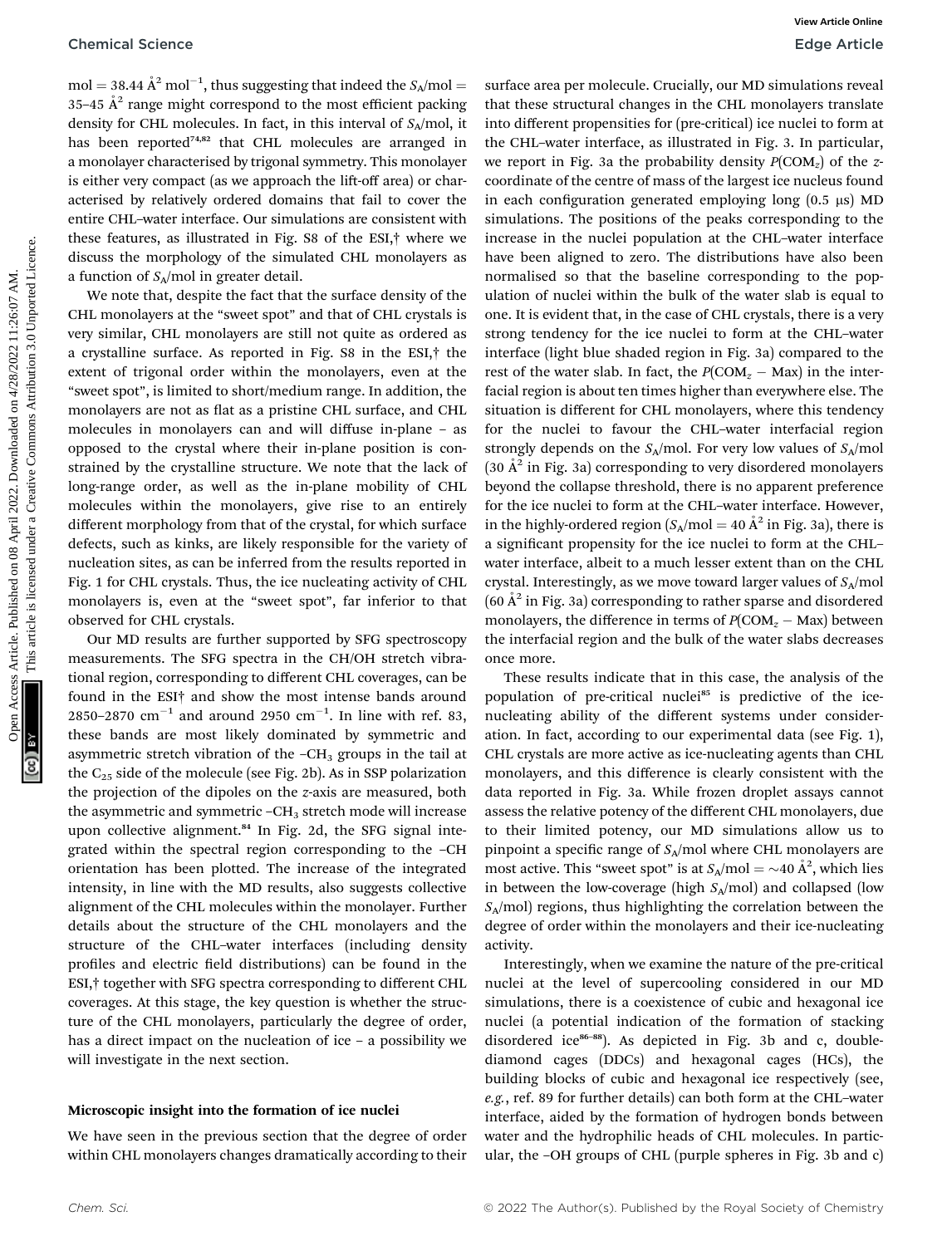

Fig. 3 The population of pre-critical ice nuclei changes according to the structure of the cholesterol surface. (a) Probability density  $P(COM<sub>z</sub>)$  of the z-coordinate of the centre of mass of the largest nucleus found in each CHL–water configuration generated by means of long (0.5 µs) MD simulations. The positions of the peaks of these distributions, corresponding to the increase in the nuclei population at the CHL–water interface, have been aligned to zero. The distributions have also been normalised so that the baseline corresponding to the population of nuclei within the bulk of the water slab is equal to one. We report results for water on a CHL crystal (crystal, see ref. 33 for further details) and on three CHL monolayers characterised by S<sub>A</sub>/mol = 30, 40 and 60 Å<sup>2</sup>. The light green shaded region qualitatively highlights the width of the CHL–water interface. (b) and (c) Representative snapshots of pre-critical ice nuclei at the CHL-water interface (taken from an MD simulation of the SA/mol = 40  $A<sup>2</sup>$  system): double-diamond and hexagonal cages (see text) are highlighted in blue and red, respectively. Oxygen atoms belonging to ice nuclei and their interatomic bonds are depicted in green and orange, respectively. The oxygen belonging to the CHL–OH groups hydrogenbonded with the ice nuclei are highlighted in purple.

are amphiphilic, as they can act as both hydrogen bond acceptors and donors. As such, the ice nuclei form in direct contact with the CHL, as opposed to what has been reported for, e.g., some ice-nucleating proteins where a layer of "structured" water acts as a template for the ice nuclei to grow upon.<sup>16,90</sup> In fact, the presence of the –OH amphiphilic functional groups seems to facilitate ice nucleation in a similar fashion to what we have previously reported for CHL crystals,<sup>33</sup> where we have also observed the emergence of both cubic and hexagonal ice. In the case of CHL crystals, the symmetry of the –OH network within the amphiphilic heads of the cholesterol molecules is such that the ice nuclei can form a rather ordered ice–CHL interface, where on average one in two water molecules forms a hydrogen bond with the -OH groups of cholesterol.<sup>33</sup> However, for CHL monolayers, even at the sweet spot the limited extent of symmetry as well as the inherent surface roughness of the system lead to the rather disordered ice–CHL interface depicted in Fig. 3b and c, where – whilst water molecules still form hydrogen bond with the –OH groups of cholesterol – it can be seen that fully-fledged DDCs and HCs form above the interfacial CHL–water layer.

#### The structuring of water as seen by experiments and simulations

We have seen in the previous section that within the interval of surface area per molecule where cholesterol molecules are most ordered, the CHL monolayers have a strong ice-nucleating ability of CHL monolayers – albeit still inferior to that of CHL crystals (see Fig. 1). The microscopic mechanism underpinning this activity lies in the structuring of water molecules at the

CHL–water interface, as summarised in Fig. 4. From our MD simulations, we can compute for different values of  $S_A$ /mol the average value of the angle formed by the –OH fragments of either water or cholesterol molecules and the z-axis of our simulation box (Fig. 4b). Defining the extent of the CHL-water interface, and thus choosing which water molecules can be labelled as "interfacial water", entails a certain degree of uncertainty (see,  $e.g.,$  ref. 91). Here, we have verified that defining the interfacial region boundary anywhere between 5 and 10 Å (the second peak of the density profile of water on CHL crystals sits  $\sim$ 7 Å away from the substrate) provides consistent results. In order to compare our analysis with our previous work on CHL crystals,<sup>33</sup> the results reported here have thus been obtained by identifying any water molecule within  $7 \text{ Å}$  of any oxygen atom belonging to CHL molecules as interfacial water.

The  $\theta$ <sub>z</sub> values obtained *via* our MD simulations are compared with the experimentally measured integrated SFG signal in the O–H stretch region (possibly originating from CHL and water) in Fig. 4a. The experimental SFG spectra, including phaseresolved SFG spectra, can be found in the ESI.† As the SFG spectra are measured in SSP polarization, the projection of the water dipole on the z-axis is measured. The integrated SFG intensity can thus directly be compared to the  $\theta_z$  values of the MD simulation. Interestingly, our MD simulations allow us to disentangle the contributions of –OH fragments belonging to either water or CHL molecules. While  $\theta_z(\mu_{\text{OH}}^{\text{CHL}})$  displays only a marginal variation as a function of  $S_A/mol$ ,  $\theta_z(\mu_{H,Q})$  shows a sharp increase in the CHL-ordered region. This trend is in excellent agreement with the experimental data and demonstrates that the increase in the SFG signal is indeed due to the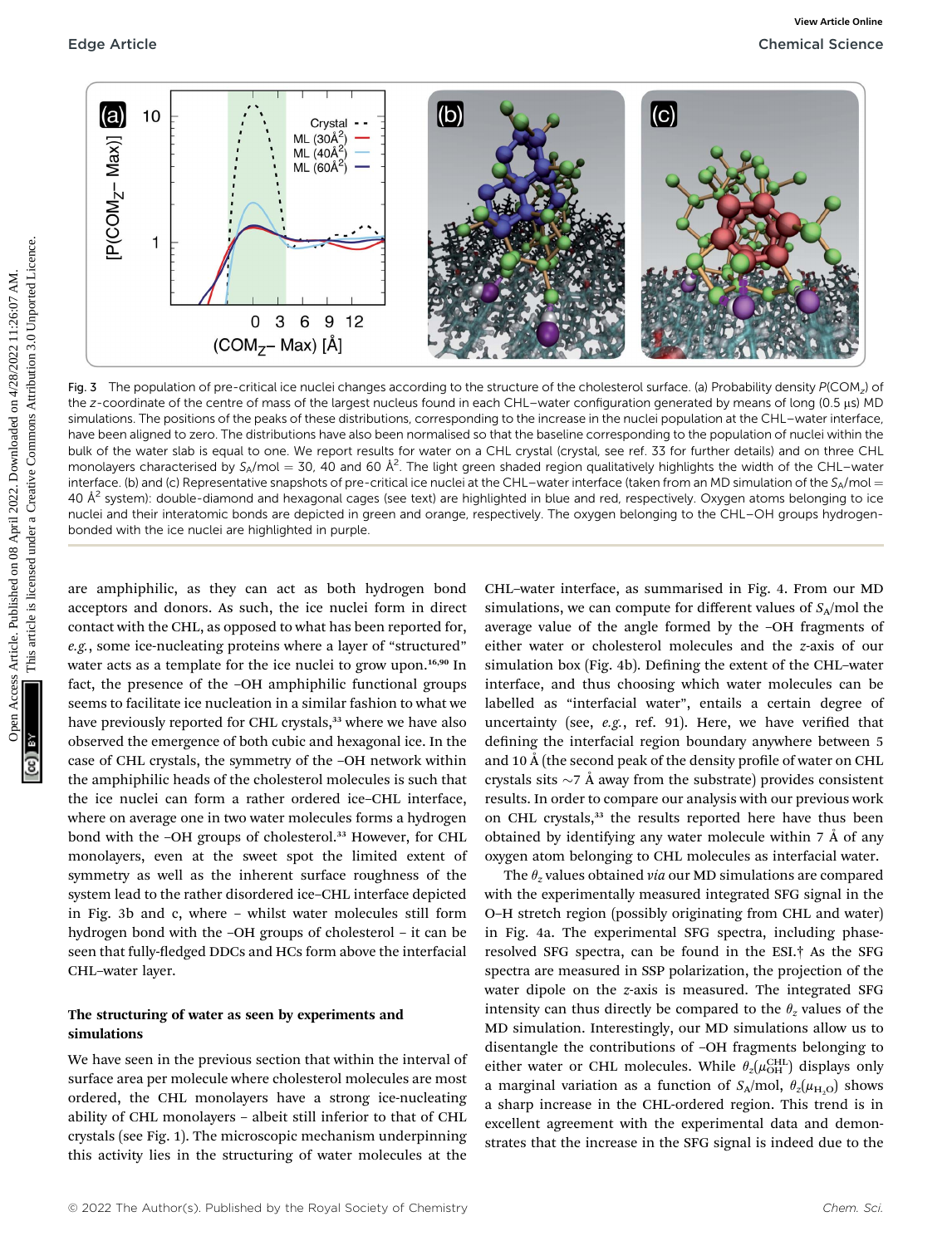

Fig. 4 The structuring of interfacial water underpins the ice-nucleating abilities of cholesterol monolayers. (a) Comparison of the average orientation of the dipole moments (see panel (b)) of CHL ( $\theta_{z,CHL}$ ) and water molecules as obtained via MD simulations with the square root of the integrated intensity of the experimental SFG signal in the –OH spectral region. (b) Schematics of the dipole moments of CHL and water defined with respect to the z-axis of the MD simulation box. (c) Probability density of the dipole moment for interfacial water molecules ( $Pl_{2}(\mu_{H<sub>10</sub>})$ ], see text for the definition) at low and high coverage (S<sub>A</sub>/mol = 70 and 30 Å<sup>2</sup>, respectively), compared with the result obtained for a value of S<sub>A</sub>/mol (40  $\AA^2$ ) corresponding to the highly ordered region of CHL highlighted in Fig. 2; representative orientations of the water molecules are included as insets.

ordering of interfacial water as the CHL monolayers become more ordered.

Our simulations also offer the opportunity to investigate the changes in the orientation of interfacial water as a function of CHL coverage. In particular, we have chosen to compare the results obtained at low and high coverage  $(S_A/mol = 70$  and 30  $\AA^2$ , respectively), with the result obtained for a value of  $S_A/\rm{mol}$  $(40 \text{ Å}^2)$  corresponding to the highly ordered region of CHL illustrated in Fig. 2. As depicted in Fig. 4c, interfacial water molecules tend on average to sit on top of the CHL monolayers in a configuration  $(\theta_z(\mu_{H,O}) \sim 102)$  where one of the hydrogen atoms points toward the CHL surface, leaving the oxygen atom available to create a hydrogen bond with an –OH group of the CHL. A similar configuration produces a shoulder in the probability density at  $\theta_z(\mu_{H,Q}) \sim 130^\circ$ , which remains unchanged with the value of  $S_A$ /mol. However, the population of the feature at  $\theta_z(\mu_{H,O}) \sim 55^\circ$  substantially decreases for CHL coverages corresponding to the highly ordered region highlighted in Fig. 2, while the probability of finding water molecules in the  $\theta_z(\mu_{\rm H, O}) \sim 102^\circ$  configuration increases. In the proximity of the sweet spot in terms of CHL  $S_A$ /mol, interfacial water molecules are on average more likely to be able to fully leverage the amphiphilic character of the –OH group of CHL molecules. This is because the  $\sim$ 102 $^{\circ}$  orientation allows for either or both (a) a hydrogen bond between water and CHL where the water act as a donor, and; (b) a hydrogen bond between water and CHL where the water act as an acceptor. On the contrary, the  $\sim$ 55° orientation only allows for a hydrogen bond between water and CHL where the water act as a donor. Thus, at the sweet spot, water molecules are on average more likely to interact more effectively with the CHL monolayer, which in turn facilitates the emergence of the OH (from CHL)–water rings network responsible for the formation of both double-diamond and hexagonal ice cages – in a similar fashion to what we have observed for crystalline CHL.<sup>33</sup> This subtle orientational change leads to a higher degree of order, as illustrated in Fig. 4a.

Thus, it appears that in a specific interval of  $S_A/mol$  (*i.e.*, a specific CHL coverage) CHL monolayers order interfacial water to an extent sufficient to trigger ice formation. This sweet spot, in terms of ice-nucleating activity, cannot be detected via the frozen droplet measurements reported in Fig. 1, as the activity of CHL monolayers is still relatively weak (and thus affected by the ice nucleating activity of the background) within the relevant range of  $S_A$ /mol. However, both our MD and SFG results successfully identify this subtle trend, which is due to the fact that CHL molecules are clearly best packed and most ordered within the crystalline phase. The  $S_A$ /mol of CHL monolayers can influence their ice-nucleating ability to a great extent, but their degree of order (which translates in the structuring of interfacial water) is still lower than that achieved by crystalline packing. We note that simulating a perfectly ordered monolayer, where the CHL molecules are constrained to their equilibrium positions within the crystalline structure of CHL, corresponds to the computational setup we have used in ref. 33 to investigate the ice-nucleating activity of CHL crystals. Thus, obtaining microscopic insight into the structure of interfacial water is key to understand the origins of heterogenous ice nucleation on self-assembled monolayers. In fact, the formation of more-or-less ordered monolayers of water at the interface between the ice-nucleating agent and the water phase has been recently debated in the context of whether or not the nucleation of ice follows a classical pathway in the case of e.g. phloroglucinol dihydrate monolayers<sup>92</sup> as well as wurtzitestructured surfaces.<sup>93</sup>

## Conclusions

The freezing of water into ice is, at its very core, a question of which particular impurity can facilitate heterogeneous ice nucleation and how. Recent evidence suggests that amongst the different microscopic factors playing a role in this process, the interplay between the molecular structure and the degree of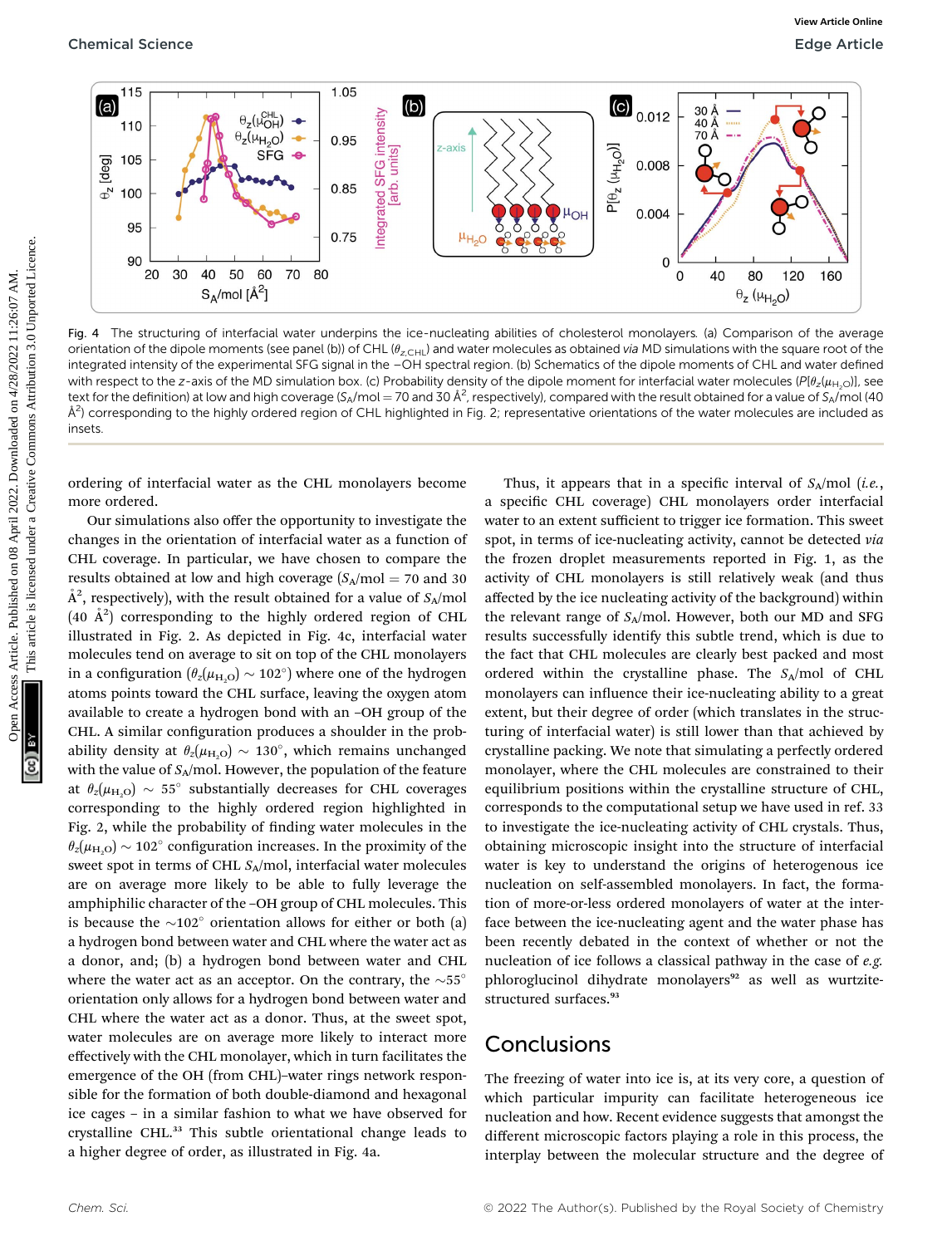order of an impurity might be the key.<sup>30-34</sup> However, it is not clear whether molecular structure outweighs order – or the other way around, chiefly because disentangling the two is a very challenging task for both experiments and simulations.

In this work, we have been able to tackle this open question by monitoring and rationalising the ice-nucleating ability of the same compound, cholesterol (CHL), from crystals to selfassembled monolayers with varying degrees of order.

We have found that CHL crystals outperform any selfassembled CHL monolayer we have investigated in terms of ice-nucleating ability. In addition, our results demonstrate that the more ordered these monolayers are, the better they can facilitate the formation of ice. In fact, we argue that an analysis of the pre-critical ice nuclei, as obtained by means of unbiased molecular dynamics simulations, can be used, in conjunction with experimental measurements such as SFG, to infer the actual ice-nucleating ability of a given material.

Crucially, conventional droplet freezing assays often struggle to identify useful trends when dealing with compounds with relatively weak ice-nucleating activity, such as CHL monolayers. One could argue that weakly active INA are of limited practical interest. However, identifying and understanding the changes in their ice-nucleating ability as a function of their structural properties is essential to uncover novel guidelines for the rational design of synthetic INAs.

In particular, by bringing together state of the art experimental and computational techniques, we have traced the origin of this ice-nucleating sweet spot to the molecular-level details of the CHL–water interface: less dense CHL monolayers are more disordered (especially if compared to the crystal phase) and less effective in modifying the ordering of interfacial water, which in turn enhances the ice-nucleating ability of the CHL substrate.

While this work focuses entirely on CHL, we expect our ndings to be directly applicable to similar systems: for instance, particles containing long-chain fatty acids are of great relevance to the formation of ice driven by sea spray aerosols,<sup>94</sup> and there are many examples of ice-nucleating impurities in the form of self-assembled monolayers of alcohols.<sup>95-97</sup> In addition, the formation of ice in biological matter, which is key in the context of cryopreservation, does involve the formation of ice on/through the lipid bilayers which form the building blocks of cells.<sup>98-101</sup> Control of ice nucleation very often improves the outcomes of cryopreservation procedures<sup>76,102</sup> and, critically, the origin of ice formation inside cells remains very poorly understood.<sup>103</sup> Improved understanding of the mechanism of heterogeneous ice nucleation by biological substances has the potential to both facilitate synthesis of new and effective biocompatible ice nucleators and shed light on the start of damaging intracellular ice formation.

Importantly, the observation that order plays an important role in heterogeneous ice nucleation, has a strong impact on the design and discovery of the next generation of ice-nucleating agents, many of which are bound to be biological in nature.1,15,104–<sup>106</sup> In fact, some of them harness already supramolecular structures with variable degrees of ordering (icenucleating proteins being an obvious example<sup>107-111</sup>) to

facilitate ice formation. At the moment, there is a strong emphasis on the molecular structure of these compounds as opposed to their topology: our results suggest that we might want to shift our attention toward the design of supramolecular assemblies as opposed to trying to discover the most effective functional groups that are supposed to trigger ice formation – often a trial-and-error process.

Indeed, while playing with molecular structure is relatively straightforward (for instance, there is a substantial body of work devoted to the selective mutation of ice-nucleating proteins), acting on supra-molecular topology and particularly the degree of order within it is a much more complex task, with similar compounds displaying entirely different solid-phase morphologies, not to mention the incredibly challenging characterisation of the ice-nucleating sites in the case of crystalline icenucleating agents. While the solution of the puzzle offered by heterogeneous ice nucleation might not be within our reach yet, this investigation provides an essential piece that we hope will foster future work aimed at, e.g., systematic studies of the icenucleating ability of supramolecular assemblies with a strong potential to be leveraged as effective ice-nucleating agents. Edge Article<br>
order of an inquirity might be the key.<sup>34</sup> However, it is not further infraction for the included on the theorem when the computer of the computer of the computer of the computer of the computer of the compu

## Data availability

Data for this paper are available at: [https://wrap.warwick.ac.uk/](https://wrap.warwick.ac.uk/164520/) [164520/](https://wrap.warwick.ac.uk/164520/).

## Author contributions

G. C. S. performed the molecular dynamics simulations. P. S. and E. H. G. B. performed the sum frequency generation spectroscopy measurements. A. T. B. performed the droplet freezing assays. All the authors contributed to the analysis and the interpretation of the results as well as to the writing of the manuscript.

## Conflicts of interest

There are no conflicts of interest to declare.

## Acknowledgements

This work was supported by the European Research Council (ERC) under the European Union's Seventh Framework Programme: grant agreement number 616121 (HeteroIce project [AM, GCS]). We are also grateful to the MaxWater initiative of the Max Planck Society for support. GCS acknowledges the use of the UCL Grace and Legion High Performance Computing Facilities, the use of Emerald, a GPU-accelerated High Performance Computer, made available by the Science & Engineering South Consortium operated in partnership with the STFC Rutherford-Appleton Laboratory and the use of ARCHER UK National Supercomputing Service (<http://www.archer.ac.uk>) through the Materials Chemistry Consortium via the EPSRC grant number EP/L000202. We gratefully acknowledge the support of Prof. Ulrich Pöschl. We are also grateful for the help of Nadine Bothen and Nina M. Kropf with the droplet freezing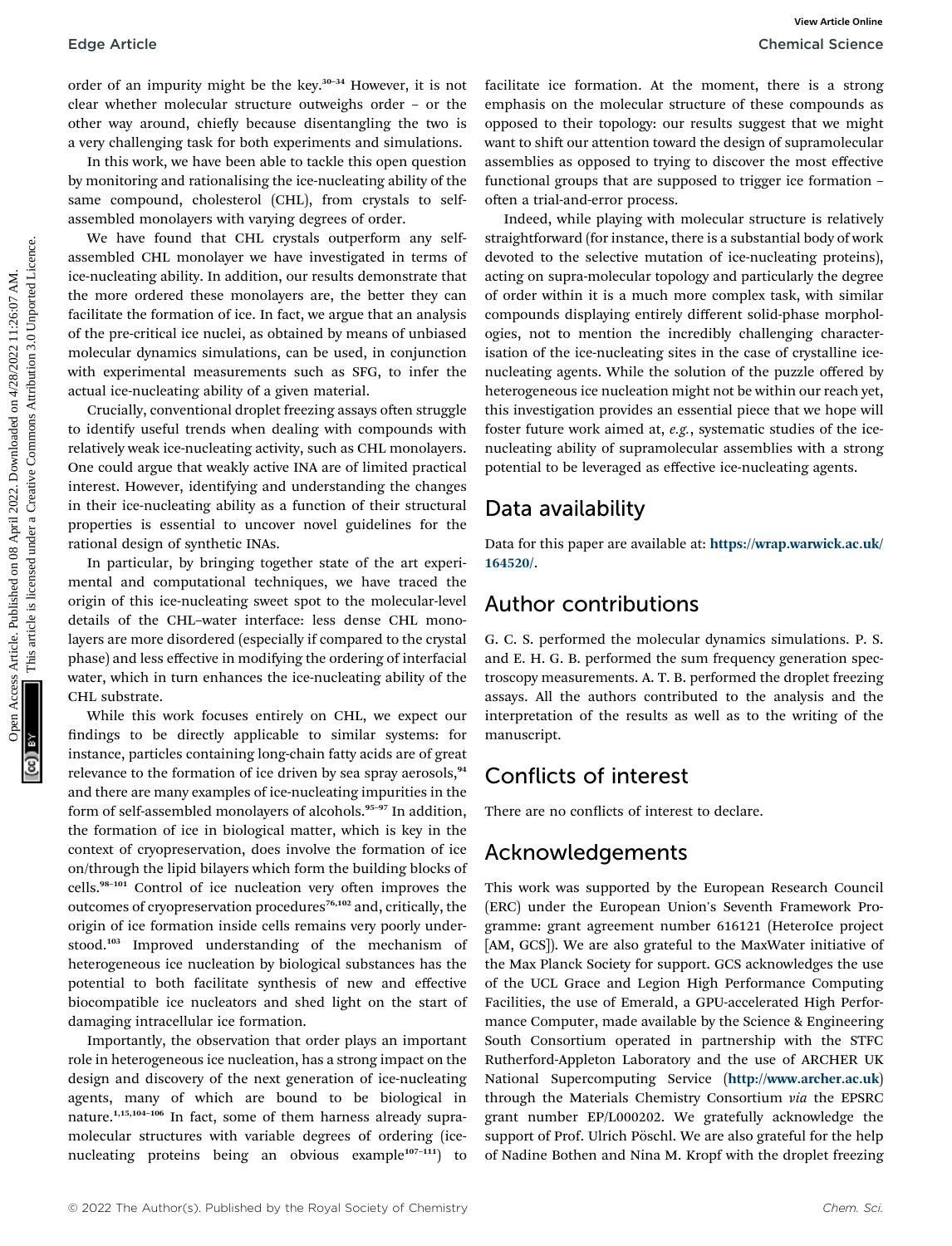assay experiments. TFW is grateful to the Leverhulme Trust for an Early Career Fellowship (ECF-2018-127).

## References

- 1 B. J. Murray, D. O'Sullivan, J. D. Atkinson and M. E. Webb, Ice Nucleation by Particles Immersed in Supercooled Cloud Droplets, Chem. Soc. Rev., 2012, 41, 6519–6554.
- 2 T. Bartels-Rausch, Chemistry: ten things we need to know about ice and snow, Nature, 2013, 494, 27–29.
- 3 B. Slater, A. Michaelides, C. G. Salzmann and U. Lohmann, A Blue-Sky Approach to Understanding Cloud Formation, Bull. Am. Meteorol. Soc., 2015, 97, 1797–1802.
- 4 I. Massie, C. Selden, H. Hodgson, B. Fuller, S. Gibbons and G. J. Morris, GMP Cryopreservation of Large Volumes of Cells for Regenerative Medicine: Active Control of the Freezing Process, Tissue Eng., Part C, 2014, 20, 693–702.
- 5 W. Asghar, R. E. Assal, H. Shafiee, R. M. Anchan and U. Demirci, Preserving human cells for regenerative, reproductive, and transfusion medicine, Biotechnol. J., 2014, 9, 895–903.
- 6 L. S. Neves, M. T. Rodrigues, R. L. Reis and M. E. Gomes, Current approaches and future perspectives on strategies for the development of personalized tissue engineering therapies, Expert Review of Precision Medicine and Drug Development, 2016, 1, 93–108. Chemical Science<br>
State Article and McCess Article 2022. The New York 1980 Article is the New York 1980 Article is the New York 1980 Article is likensed under the New York 1980 Article is likensed under the New York 1980
	- 7 H. Gurruchaga, L. Saenz del Burgo, R. M. Hernandez, G. Orive, C. Selden, B. Fuller, J. Ciriza and J. L. Pedraz, Advances in the slow freezing cryopreservation of microencapsulated cells, J. Controlled Release, 2018, 281, 119–138.
	- 8 G. C. Sosso, J. Chen, S. J. Cox, M. Fitzner, P. Pedevilla, A. Zen and A. Michaelides, Crystal Nucleation in Liquids: Open Questions and Future Challenges in Molecular Dynamics Simulations, Chem. Rev., 2016, 116, 7078–7116.
	- 9 T. F. Whale, M. Rosillo-Lopez, B. J. Murray and C. G. Salzmann, Ice Nucleation Properties of Oxidized Carbon Nanomaterials, J. Phys. Chem. Lett., 2015, 6, 3012–3016.
	- 10 A. Kiselev, F. Bachmann, P. Pedevilla, S. J. Cox, A. Michaelides, D. Gerthsen and T. Leisner, Active sites in heterogeneous ice nucleation—the example of K-rich feldspars, Science, 2017, 355, 367–371.
	- 11 A. D. Harrison, T. F. Whale, M. A. Carpenter, M. A. Holden, L. Neve, D. O'Sullivan, J. Vergara Temprado and B. J. Murray, Not all feldspars are equal: a survey of ice nucleating properties across the feldspar group of minerals, Atmos. Chem. Phys., 2016, 16, 10927–10940.
	- 12 M. A. Turner, F. Arellano and L. M. Kozloff, Three separate classes of bacterial ice nucleation structures, J. Bacteriol., 1990, 172, 2521–2526.
	- 13 D. Gurian-Sherman and S. E. Lindow, Bacterial ice nucleation: significance and molecular basis, FASEB J., 1993, 7, 1338–1343.
	- 14 B. G. Pummer, H. Bauer, J. Bernardi, S. Bleicher and H. Grothe, Suspendable macromolecules are responsible for ice nucleation activity of birch and conifer pollen, Atmos. Chem. Phys., 2012, 12, 2541–2550.
- 15 D. O'Sullivan, B. J. Murray, J. F. Ross, T. F. Whale, H. C. Price, J. D. Atkinson, N. S. Umo and M. E. Webb, The relevance of nanoscale biological fragments for ice nucleation in clouds, Sci. Rep., 2015, 5, 8082.
- 16 A. Hudait, N. Odendahl, Y. Qiu, F. Paesani and V. Molinero, Ice-Nucleating and Antifreeze Proteins Recognize Ice through a Diversity of Anchored Clathrate and Ice-Like Motifs, J. Am. Chem. Soc., 2018, 140, 4905–4912.
- 17 M. Fitzner, G. C. Sosso, S. J. Cox and A. Michaelides, The Many Faces of Heterogeneous Ice Nucleation: Interplay between Surface Morphology and Hydrophobicity, J. Am. Chem. Soc., 2015, 137, 13658–13669.
- 18 G. C. Sosso, G. A. Tribello, A. Zen, P. Pedevilla and A. Michaelides, Ice formation on kaolinite: insights from molecular dynamics simulations, J. Chem. Phys., 2016, 145, 211927.
- 19 G. C. Sosso, T. Li, D. Donadio, G. A. Tribello and A. Michaelides, Microscopic Mechanism and Kinetics of Ice Formation at Complex Interfaces: Zooming in on Kaolinite, J. Phys. Chem. Lett., 2016, 7, 2350–2355.
- 20 S. A. Zielke, A. K. Bertram and G. N. Patey, Simulations of Ice Nucleation by Kaolinite (001) with Rigid and Flexible Surfaces, J. Phys. Chem. B, 2016, 120, 1726–1734.
- 21 X.-X. Zhang, M. Chen and M. Fu, Impact of surface nanostructure on ice nucleation, J. Chem. Phys., 2014, 141, 124709.
- 22 Y. Bi, R. Cabriolu and T. Li, Heterogeneous Ice Nucleation Controlled by the Coupling of Surface Crystallinity and Surface Hydrophilicity, J. Phys. Chem. C, 2016, 120, 1507– 1514.
- 23 A. Reinhardt and J. P. K. Doye, Effects of surface interactions on heterogeneous ice nucleation for a monatomic water model, J. Chem. Phys., 2014, 141, 084501.
- 24 G. Fraux and J. P. K. Doye, Note: heterogeneous ice nucleation on silver-iodide-like surfaces, J. Chem. Phys., 2014, 141, 216101.
- 25 P. Pedevilla, M. Fitzner and A. Michaelides, What makes a good descriptor for heterogeneous ice nucleation on OH-patterned surfaces, Phys. Rev. B, 2017, 96, 115441.
- 26 L. Lupi, R. Hanscam, Y. Qiu and V. Molinero, Reaction Coordinate for Ice Crystallization on a Soft Surface, J. Phys. Chem. Lett., 2017, 8, 4201–4205.
- 27 Y. Bi, B. Cao and T. Li, Enhanced heterogeneous ice nucleation by special surface geometry, Nat. Commun., 2017, 8, 15372.
- 28 Y. Qiu, A. Hudait and V. Molinero, How Size and Aggregation of Ice-Binding Proteins Control Their Ice Nucleation Efficiency, J. Am. Chem. Soc., 2019, 141, 7439– 7452.
- 29 M. H. Factorovich, P. M. Naullage and V. Molinero, Can clathrates heterogeneously nucleate ice?, J. Chem. Phys., 2019, 151, 114707.
- 30 Y. Diao, A. S. Myerson, T. A. Hatton and B. L. Trout, Surface Design for Controlled Crystallization: The Role of Surface Chemistry and Nanoscale Pores in Heterogeneous Nucleation, Langmuir, 2011, 27, 5324–5334.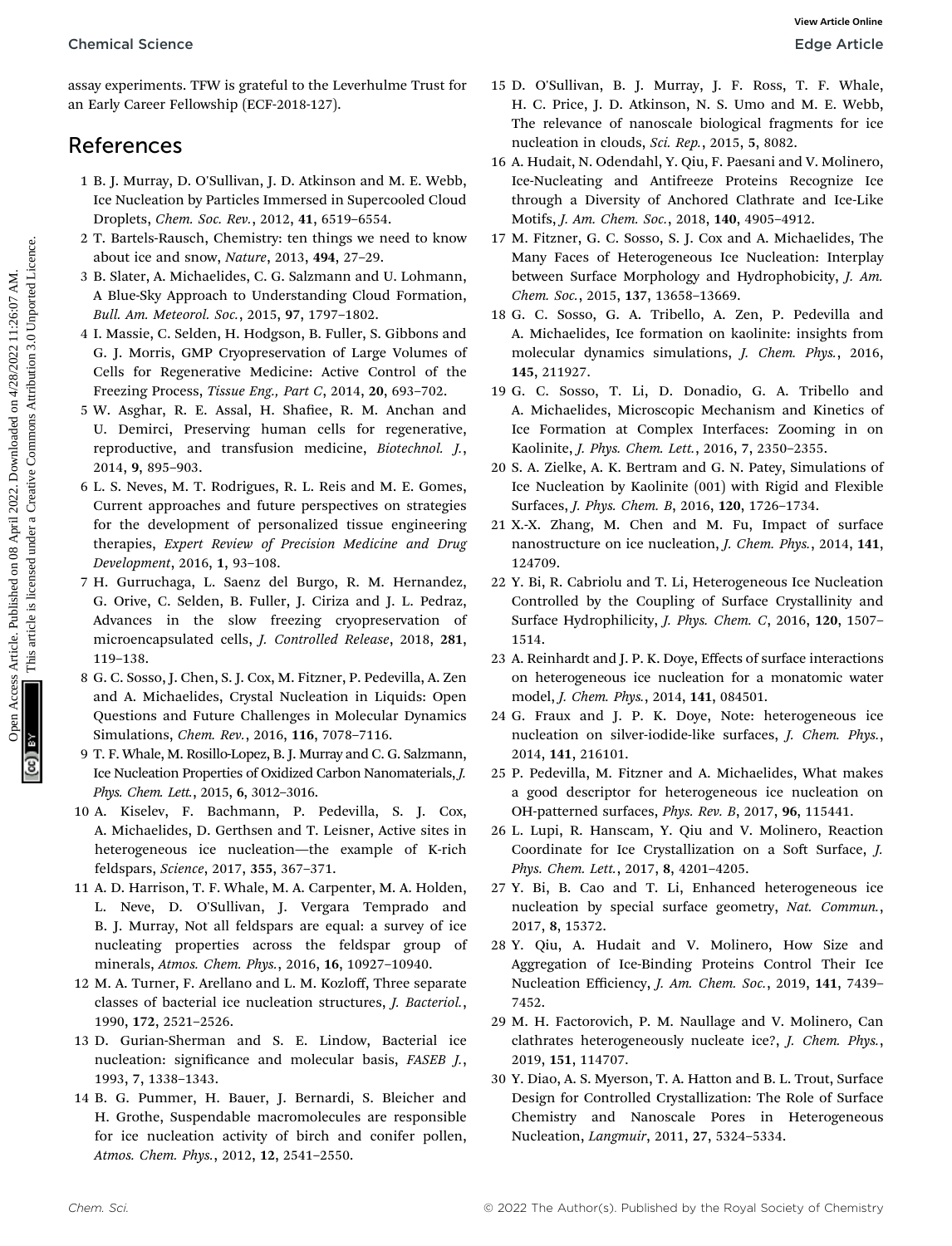- 31 J. L. Holbrough, J. M. Campbell, F. C. Meldrum and H. K. Christenson, Topographical Control of Crystal Nucleation, Cryst. Growth Des., 2012, 12, 750–755.
- 32 J. M. Campbell, F. C. Meldrum and H. K. Christenson, Observing the formation of ice and organic crystals in active sites, Proc. Natl. Acad. Sci. U. S. A., 2017, 114, 810–815.
- 33 G. C. Sosso, T. F. Whale, M. A. Holden, P. Pedevilla, B. J. Murray and A. Michaelides, Unravelling the origins of ice nucleation on organic crystals, Chem. Sci., 2018, 9, 8077–8088.
- 34 M. A. Holden, T. F. Whale, M. D. Tarn, D. O'Sullivan, R. D. Walshaw, B. J. Murray, F. C. Meldrum and H. K. Christenson, High-speed imaging of ice nucleation in water proves the existence of active sites, Sci. Adv., 2019, 5, eaav4316.
- 35 B. M. Craven, Crystal structure of cholesterol monohydrate, Nature, 1976, 260, 727–729.
- 36 L. Zhang, C. Hao, G. Xu and R. Sun, Effects of Concentration and Surface Pressure on MBP Interaction with Cholesterol in Langmuir Films, 2017, [https://www.hindawi.com/journals/](https://www.hindawi.com/journals/scanning/2017/1542156/) [scanning/2017/1542156/](https://www.hindawi.com/journals/scanning/2017/1542156/).
- 37 K. Przykaza, K. Woźniak, M. Jurak, A. E. Wiącek and R. Mroczka, Properties of the Langmuir and Langmuir Blodgett monolayers of cholesterol-cyclosporine A on water and polymer support, Adsorption, 2019, 25, 923–936.
- 38 R. B. Head, Steroids as Ice Nucleators, Nature, 1961, 191, 1058–1059.
- 39 N. Fukuta and B. J. Mason, Epitaxial growth of ice on organic crystals, J. Phys. Chem. Solids, 1963, 24, 715–718.
- 40 A. T. Kunert, M. Lamneck, F. Helleis, U. Pöschl, M. L. Pöhlker and J. Fröhlich-Nowoisky, Twin-plate ice nucleation assay (TINA) with infrared detection for highthroughput droplet freezing experiments with biological ice nuclei in laboratory and field samples, Atmos. Meas. Tech., 2018, 11, 6327–6337. Edge Article Chineses Article Chineses Articles. Articles. Articles. Articles. Articles. Articles. Articles. Articles. Articles. Articles. Articles. Articles. Articles. Articles. Articles. Articles. Articles. Articles. Ar
	- 41 G. Vali, Revisiting the differential freezing nucleus spectra derived from drop-freezing experiments: methods of calculation, applications, and confidence limits, Atmos. Meas. Tech., 2019, 12, 1219–1231.
	- 42 P. Bjelkmar, P. Larsson, M. A. Cuendet, B. Hess and E. Lindahl, Implementation of the CHARMM Force Field in GROMACS: Analysis of Protein Stability Effects from Correction Maps, Virtual Interaction Sites, and Water Models, J. Chem. Theory Comput., 2010, 6, 459–466.
	- 43 J. B. Lim, B. Rogaski and J. B. Klauda, Update of the Cholesterol Force Field Parameters in CHARMM, J. Phys. Chem. B, 2012, 116, 203–210.
	- 44 J. L. F. Abascal, E. Sanz, R. G. Fernández and C. Vega, A potential model for the study of ices and amorphous water: TIP4P/Ice, J. Chem. Phys., 2005, 122, 234511.
	- 45 D. R. Nutt and J. C. Smith, Molecular Dynamics Simulations of Proteins: Can the Explicit Water Model Be Varied?, J. Chem. Theory Comput., 2007, 3, 1550–1560.
	- 46 H. Lee, Structures, dynamics, and hydrogen-bond interactions of antifreeze proteins in TIP4P/Ice water and their dependence on force fields, PLoS One, 2018, 13, e0198887.
- 47 F. Sajadi and C. Rowley, The CHARMM36 Force Field for Lipids Can Be Used with More Accurate Water Models, figshare, 2018.
- 48 D. Van Der Spoel, E. Lindahl, B. Hess, G. Groenhof, A. E. Mark and H. J. C. Berendsen, GROMACS: fast, flexible, and free, *J. Comput. Chem.*, 2005, 26, 1701-1718.
- 49 R. M. Venable, A. Skibinsky and R. W. Pastor, Constant surface tension molecular dynamics simulations of lipid bilayers with trehalose, Mol. Simul., 2006, 32, 849–855.
- 50 A Leap-Frog Algorithm for Stochastic Dynamics: Molecular Simulation, vol. 1, no. 3, [https://www.tandfonline.com/doi/](https://www.tandfonline.com/doi/abs/10.1080/08927028808080941) [abs/10.1080/08927028808080941](https://www.tandfonline.com/doi/abs/10.1080/08927028808080941).
- 51 G. Bussi, D. Donadio and M. Parrinello, Canonical Sampling through Velocity Rescaling, J. Chem. Phys., 2007, 126, 014101.
- 52 H. J. C. Berendsen, J. P. M. Postma, W. F. van Gunsteren, A. DiNola and J. R. Haak, Molecular dynamics with coupling to an external bath, J. Chem. Phys., 1984, 81, 3684–3690.
- 53 B. Hess, H. Bekker, H. J. C. Berendsen and J. G. E. M. Fraaije, LINCS: A Linear Constraint Solver for Molecular Simulations, J. Comput. Chem., 1997, 18, 1463– 1472.
- 54 S. Miyamoto and P. A. Kollman, Settle: An Analytical Version of the SHAKE and RATTLE Algorithm for Rigid Water Models, J. Comput. Chem., 1992, 13, 952–962.
- 55 D. Bostick and M. L. Berkowitz, The Implementation of Slab Geometry for Membrane-Channel Molecular Dynamics Simulations, Biophys. J., 2003, 85, 97–107.
- 56 S. Hussain and A. Haji-Akbari, How to quantify and avoid finite size effects in computational studies of crystal nucleation: the case of heterogeneous ice nucleation, J. Chem. Phys., 2021, 154, 014108.
- 57 M. Patra, M. Karttunen, M. T. Hyvönen, E. Falck, P. Lindqvist and I. Vattulainen, Molecular Dynamics Simulations of Lipid Bilayers: Major Artifacts Due to Truncating Electrostatic Interactions, Biophys. J., 2003, 84, 3636–3645.
- 58 A. H. de Vries, I. Chandrasekhar, W. F. van Gunsteren and P. H. Hünenberger, Molecular Dynamics Simulations of Phospholipid Bilayers: Influence of Artificial Periodicity, System Size and Simulation Time, J. Phys. Chem. B, 2005, 109, 11643–11652.
- 59 A. A. Gurtovenko and I. Vattulainen, Calculation of the electrostatic potential of lipid bilayers from molecular dynamics simulations: methodological issues, J. Chem. Phys., 2009, 130, 215107.
- 60 I.-C. Yeh and A. Wallqvist, On the proper calculation of electrostatic interactions in solid-supported bilayer systems, J. Chem. Phys., 2011, 134, 055109.
- 61 C. Vega and E. de Miguel, Surface tension of the most popular models of water by using the test-area simulation method, J. Chem. Phys., 2007, 126, 154707.
- 62 R. García Fernández, J. L. F. Abascal and C. Vega, The melting point of ice Ih for common water models calculated from direct coexistence of the solid-liquid interface, J. Chem. Phys., 2006, 124, 144506.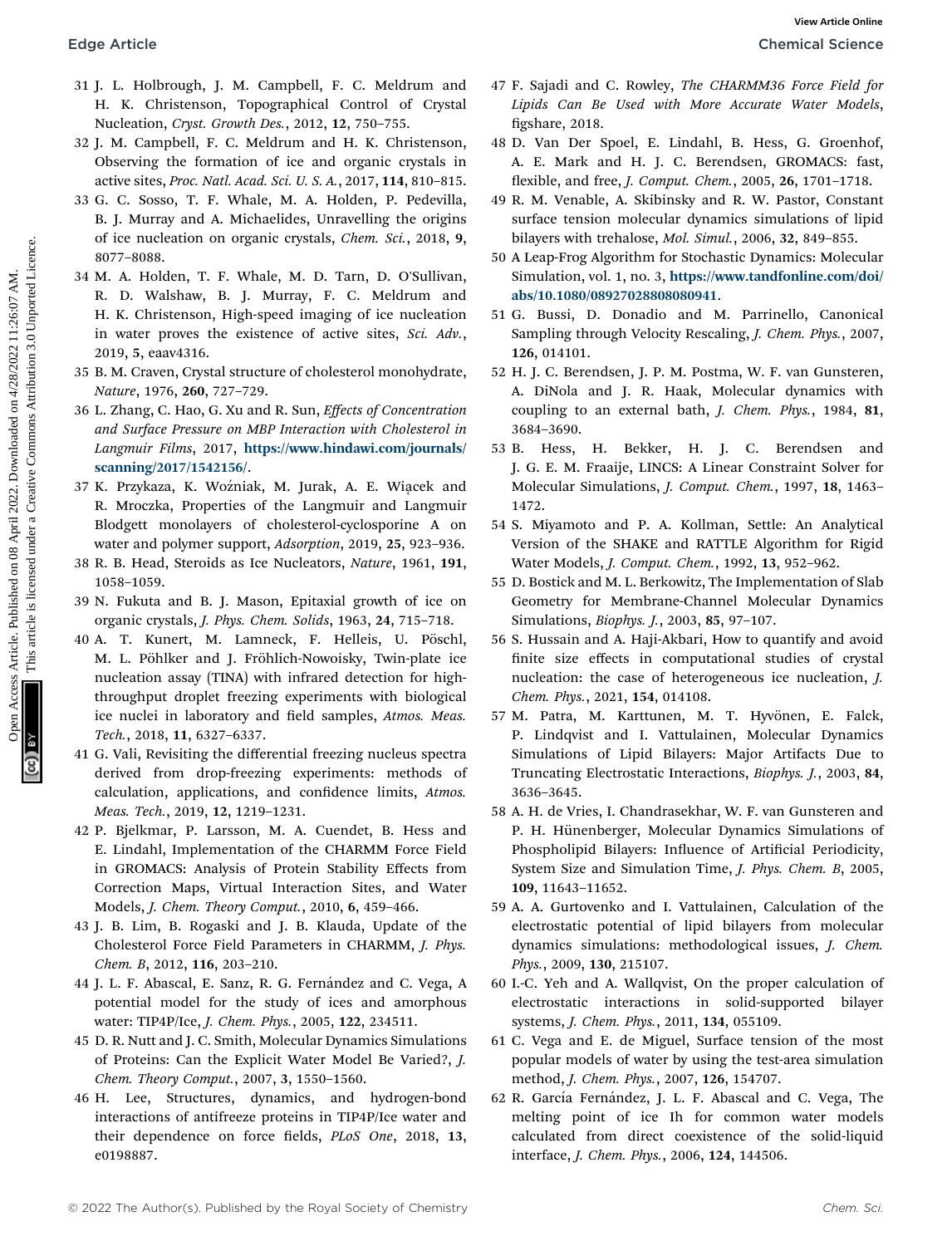- 63 Y. Wang, S. Teitel and C. Dellago, Melting of icosahedral gold nanoclusters from molecular dynamics simulations, J. Chem. Phys., 2005, 122, 214722.
- 64 P. J. Steinhardt, D. R. Nelson and M. Ronchetti, Bondorientational order in liquids and glasses, Phys. Rev. B: Condens. Matter Mater. Phys., 1983, 28, 784–805.
- 65 M. Bonomi, et al., Promoting transparency and reproducibility in enhanced molecular simulations, Nat. Methods, 2019, 16, 670–673.
- 66 G. A. Tribello, F. Giberti, G. C. Sosso, M. Salvalaglio and M. Parrinello, Analyzing and Driving Cluster Formation in Atomistic Simulations, J. Chem. Theory Comput., 2017, 13, 1317–1327.
- 67 PLUMED NEST, <https://www.plumed-nest.org/>.
- 68 E. H. G. Backus, D. Bonn, S. Cantin, S. Roke and M. Bonn, Laser-Heating-Induced Displacement of Surfactants on the Water Surface, J. Phys. Chem. B, 2012, 116, 2703–2712.
- 69 M. D. Tarn, S. N. F. Sikora, G. C. E. Porter, B. V. Wyld, M. Alayof, N. Reicher, A. D. Harrison, Y. Rudich, J.-u. Shim and B. J. Murray, On-chip analysis of atmospheric ice-nucleating particles in continuous flow, Lab Chip, 2020, 20, 2889–2910. Chemical Science<br>
Solution and C. Deligon, Mohing of icosahedral observations, for Mac<sub>e</sub> Chemical on 11:25:07 AM. This article is likensed under the material of the state of the state of the state of the state of the sta
	- 70 A. Welti, U. Lohmann and Z. A. Kanji, Ice nucleation properties of K-feldspar polymorphs and plagioclase feldspars, Atmos. Chem. Phys., 2019, 19, 10901–10918.
	- 71 R. S. Abendan and J. A. Swift, Surface Characterization of Cholesterol Monohydrate Single Crystals by Chemical Force Microscopy, Langmuir, 2002, 18, 4847–4853.
	- 72 T. F. Whale, M. A. Holden, A. N. Kulak, Y.-Y. Kim, F. C. Meldrum, H. K. Christenson and B. J. Murray, The role of phase separation and related topography in the exceptional ice-nucleating ability of alkali feldspars, Phys. Chem. Chem. Phys., 2017, 19, 31186–31193.
	- 73 M. A. Holden, J. M. Campbell, F. C. Meldrum, B. J. Murray and H. K. Christenson, Active sites for ice nucleation differ depending on nucleation mode, Proc. Natl. Acad. Sci. U. S. A., 2021, 118, e2022859118.
	- 74 H. Rapaport, I. Kuzmenko, S. Lafont, K. Kjaer, P. B. Howes, J. Als-Nielsen, M. Lahav and L. Leiserowitz, Cholesterol Monohydrate Nucleation in Ultrathin Films on Water, Biophys. J., 2001, 81, 2729–2736.
	- 75 M. Polen, T. Brubaker, J. Somers and R. C. Sullivan, Cleaning up our water: reducing interferences from nonhomogeneous freezing of "pure" water in droplet freezing assays of ice-nucleating particles, Atmos. Meas. Tech., 2018, 11, 5315–5334.
	- 76 M. I. Daily, T. F. Whale, R. Partanen, A. D. Harrison, P. Kilbride, S. Lamb, G. J. Morris, H. M. Picton and B. J. Murray, Cryopreservation of primary cultures of mammalian somatic cells in 96-well plates benefits from control of ice nucleation, Cryobiology, 2020, 93, 62–69.
	- 77 T. Del Castillo-Santaella, J. Maldonado-Valderrama, J. Faraudo and A. Martín-Molina, Specific Ion Effects in Cholesterol Monolayers, Materials, 2016, 9, 340.
	- 78 R. D. Cadena-Nava, J. M. Martin-Mirones, E. A. Vazquez-Martınez, J. A. Roca and J. Ruiz-Garcıa, Direct

observations of phase changes in Langmuir films of cholesterol, Rev. Mex. Fis., 2006, 52, 32–40.

- 79 S. Z. Can, C. F. Chang and R. A. Walker, Spontaneous formation of DPPC monolayers at aqueous/vapor interfaces and the impact of charged surfactants, Biochim. Biophys. Acta, Biomembr., 2008, 1778, 2368–2377.
- 80 L. Qi, J. Fresnais, P. Muller, O. Theodoly, J.-F. Berret and J.-P. Chapel, Interfacial Activity of Phosphonate-PEG Functionalized Cerium Oxide Nanoparticles, Langmuir, 2012, 28, 11448–11456.
- 81 V. Ulaganathan, V. B. Fainerman, G. Gochev, E. V. Aksenenko, D. Z. Gunes, C. Gehin-Delval and R. Miller, Evidence of negative surface pressure induced by b-lactoglobulin and b-casein at water/air interface, Food Hydrocolloids, 2014, 34, 10–14.
- 82 S. Reuter, A. M. Hofmann, K. Busse, H. Frey and J. Kressler, Langmuir and Langmuir-Blodgett Films of Multifunctional, Amphiphilic Polyethers with Cholesterol Moieties, Langmuir, 2011, 27, 1978–1989.
- 83 L. Velarde and H.-F. Wang, Unified treatment and measurement of the spectral resolution and temporal effects in frequency-resolved sum-frequency generation vibrational spectroscopy (SFG-VS), Phys. Chem. Chem. Phys., 2013, 15, 19970–19984.
- 84 A. G. Lambert, P. B. Davies and D. J. Neivandt, Implementing the Theory of Sum Frequency Generation Vibrational Spectroscopy: A Tutorial Review, Appl. Spectrosc. Rev., 2007, 40, 103–145.
- 85 M. Fitzner, G. C. Sosso, F. Pietrucci, S. Pipolo and A. Michaelides, Pre-critical fluctuations and what they disclose about heterogeneous crystal nucleation, Nat. Commun., 2017, 8, 2257.
- 86 T. L. Malkin, B. J. Murray, C. G. Salzmann, V. Molinero, S. J. Pickering and T. F. Whale, Stacking Disorder in Ice I, Phys. Chem. Chem. Phys., 2014, 17, 60–76.
- 87 D. Quigley, Communication: thermodynamics of stacking disorder in ice nuclei, J. Chem. Phys., 2014, 141, 121101.
- 88 L. Lupi, A. Hudait, B. Peters, M. Grünwald, R. Gotchy Mullen, A. H. Nguyen and V. Molinero, Role of stacking disorder in ice nucleation, Nature, 2017, 551, 218–222.
- 89 A. Haji-Akbari and P. G. Debenedetti, Direct calculation of ice homogeneous nucleation rate for a molecular model of water, Proc. Natl. Acad. Sci. U. S. A., 2015, 112, 10582– 10588.
- 90 S. J. Roeters, T. W. Golbek, M. Bregnhøj, T. Drace, S. Alamdari, W. Roseboom, G. Kramer, T. Santl Temkiv, K. Finster, J. Pfaendtner, S. Woutersen, T. Boesen and T. Weidner, Ice-nucleating proteins are activated by low temperatures to control the structure of interfacial water, Nat. Commun., 2021, 12, 1183.
- 91 P. Pedevilla, S. J. Cox, B. Slater and A. Michaelides, Can Ice-Like Structures Form on Non-Ice-Like Substrates? The Example of the K-feldspar Microcline, J. Phys. Chem. C, 2016, 120, 6704–6713.
- 92 A. K. Metya and V. Molinero, Is Ice Nucleation by Organic Crystals Nonclassical? An Assessment of the Monolayer